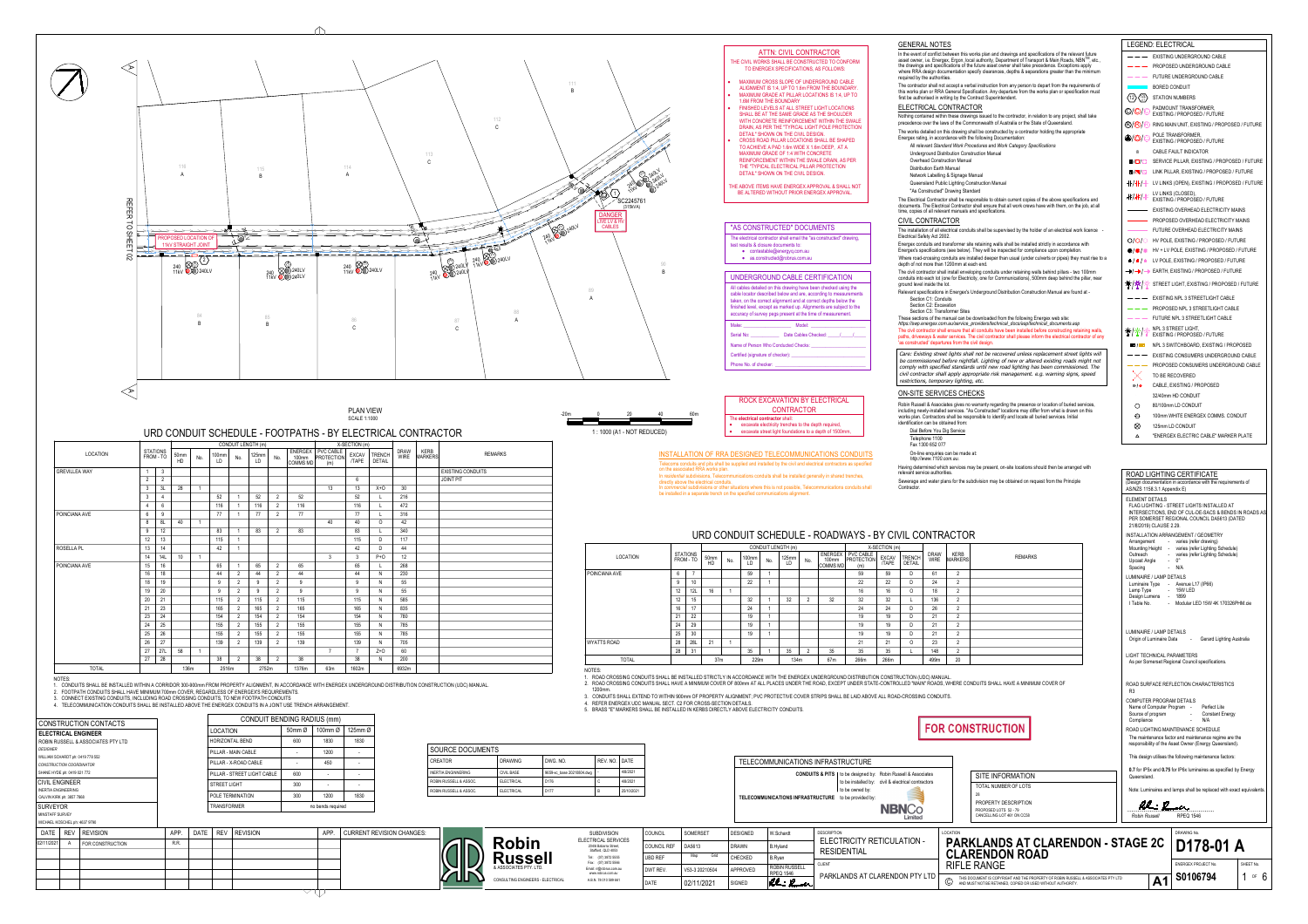| bin<br><b>COUNCIL REF</b><br>DA5613<br><b>DRAWN</b><br><b>B.Hyland</b><br>204/6 Babarra Street,<br><b>RESIDENTIAL</b><br>Stafford, QLD 4053<br><b>CLARENDON ROAD</b><br>ssell<br>Grid<br>Map<br>(07) 3872 5555<br><b>CHECKED</b><br><b>UBD REF</b><br>B.Ryan<br>Tel:<br>Fax: (07) 3872 5566<br><b>RIFLE RANGE</b><br><b>CLIENT</b><br><b>ROBIN RUSSELL</b><br>ES PTY. LTD.<br>Email: rr@robrus.com.au<br>APPROVED<br>V53-3 20210504<br>DWT REV<br><b>RPEQ 1546</b><br>www.robrus.com.au<br><b>PARKLANDS AT CLARENDON PTY LTD</b><br>THIS DOCUMENT IS COPYRIGHT AND THE PROPERTY OF ROBIN RUSSELL & ASS<br>$\mathbb{C}$<br>ENGINEERS - ELECTRICAL<br>A.B.N. 78 010 589 661<br>Rohn Rumela<br>02/11/2021<br>SIGNED<br><b>DATE</b><br>AND MUST NOT BE RETAINED, COPIED OR USED WITHOUT AUTHORITY. | <b>SUBDIVISION</b><br>ELECTRICAL SERVICES | COUNCIL | SOMERSET | <b>DESIGNED</b> | W.Schardt | <b>DESCRIPTION</b>                | LOCATION                     |
|------------------------------------------------------------------------------------------------------------------------------------------------------------------------------------------------------------------------------------------------------------------------------------------------------------------------------------------------------------------------------------------------------------------------------------------------------------------------------------------------------------------------------------------------------------------------------------------------------------------------------------------------------------------------------------------------------------------------------------------------------------------------------------------------|-------------------------------------------|---------|----------|-----------------|-----------|-----------------------------------|------------------------------|
|                                                                                                                                                                                                                                                                                                                                                                                                                                                                                                                                                                                                                                                                                                                                                                                                |                                           |         |          |                 |           | <b>ELECTRICITY RETICULATION -</b> | <b>PARKLANDS AT CLARENDC</b> |
|                                                                                                                                                                                                                                                                                                                                                                                                                                                                                                                                                                                                                                                                                                                                                                                                |                                           |         |          |                 |           |                                   |                              |
|                                                                                                                                                                                                                                                                                                                                                                                                                                                                                                                                                                                                                                                                                                                                                                                                |                                           |         |          |                 |           |                                   |                              |
|                                                                                                                                                                                                                                                                                                                                                                                                                                                                                                                                                                                                                                                                                                                                                                                                |                                           |         |          |                 |           |                                   |                              |

| <b>DATE</b> | <b>REV</b> | <b>REVISION</b>  | APP. | DATE | <b>REV</b> | <b>REVISION</b> | APP. | <b>CURRENT REVISION CHANGES:</b> |  |
|-------------|------------|------------------|------|------|------------|-----------------|------|----------------------------------|--|
| 02/11/2021  | A          | FOR CONSTRUCTION | R.R. |      |            |                 |      |                                  |  |
|             |            |                  |      |      |            |                 |      |                                  |  |
|             |            |                  |      |      |            |                 |      |                                  |  |
|             |            |                  |      |      |            |                 |      |                                  |  |
|             |            |                  |      |      |            |                 |      |                                  |  |







 $\triangle$ 

|                      |                   |                      |            |    |            | POLE OR COMPONENTS |                 |              |                 |    |                         |      | <b>LANTERN</b>                |                                |             |               |             |                   | <b>OUTREACH BRACKET</b> |    |       |                     |
|----------------------|-------------------|----------------------|------------|----|------------|--------------------|-----------------|--------------|-----------------|----|-------------------------|------|-------------------------------|--------------------------------|-------------|---------------|-------------|-------------------|-------------------------|----|-------|---------------------|
| LOCATION             | <b>STN</b><br>No. | SITE ID<br>(POLE No. | COMP       | EX | <b>REC</b> |                    |                 | <b>ALIGN</b> | <b>COMF</b>     | EX | <b>RECOVER</b><br>LUMIN | CUST | <b>DATE</b><br>DE-ENERG LUMIN | <b>ERECT</b>                   | <b>CUST</b> | DATE<br>ENERG | <b>CU</b>   | <b>REC</b><br>(m) | ER<br>(m)               | CU | MOUNT | REMARKS             |
| GREVILLEA WAY        |                   | P2246161             | P01        |    |            | $4.5m$ BPM         | <b>SLNOS3CI</b> | 1300 EOB     |                 |    |                         |      |                               | L <sub>17</sub> L <sub>2</sub> | SSET        |               | SLEDGL01715 |                   |                         |    |       | <b>BLACK AVENUE</b> |
| <b>POINCIANA AVE</b> |                   | P2246162             | <b>P01</b> |    |            | $4.5m$ BPM         | <b>SLNOS3CI</b> | 1300 EOB     |                 |    |                         |      |                               | L17L2                          | SSET        |               | SLEDGL01715 |                   |                         |    |       | <b>BLACK AVENUE</b> |
|                      | 12L               | P2246163             | <b>P01</b> |    |            | $4.5m$ BPM         | <b>SLNOS3CI</b> | 1300 EOB     | SL <sub>1</sub> |    |                         |      |                               | L17L2                          | SSET        |               | SLEDGL01715 |                   |                         |    |       | BLACK AVENUE        |
| ROSELLA PL           | 14L               | P2246164             | <b>P01</b> |    |            | $4.5m$ BPM         | SLNOS3CI        | 1300 EOB     | SL <sub>1</sub> |    |                         |      |                               | L17L2                          | SSET        |               | SLEDGL01715 |                   |                         |    |       | BLACK AVENUE        |
| POINCIANA AVE        | 27L               | P2244159             | <b>P01</b> |    |            | $4.5m$ BPM         | SLNOS3CI        | 1300 EOB     | SL <sub>1</sub> |    |                         |      |                               | L17L2                          | SSET        |               | SLEDGL01715 |                   |                         |    |       | BLACK AVENUE        |
| WYATTS ROAD          | 28L               | P2244160             | <b>P01</b> |    |            | $4.5m$ BPM         | <b>SLNOS3CI</b> | 1300 EOB     | SL <sub>1</sub> |    |                         |      |                               | L17L2                          | <b>SSET</b> |               | SLEDGL01715 |                   |                         |    |       | BLACK AVENUE        |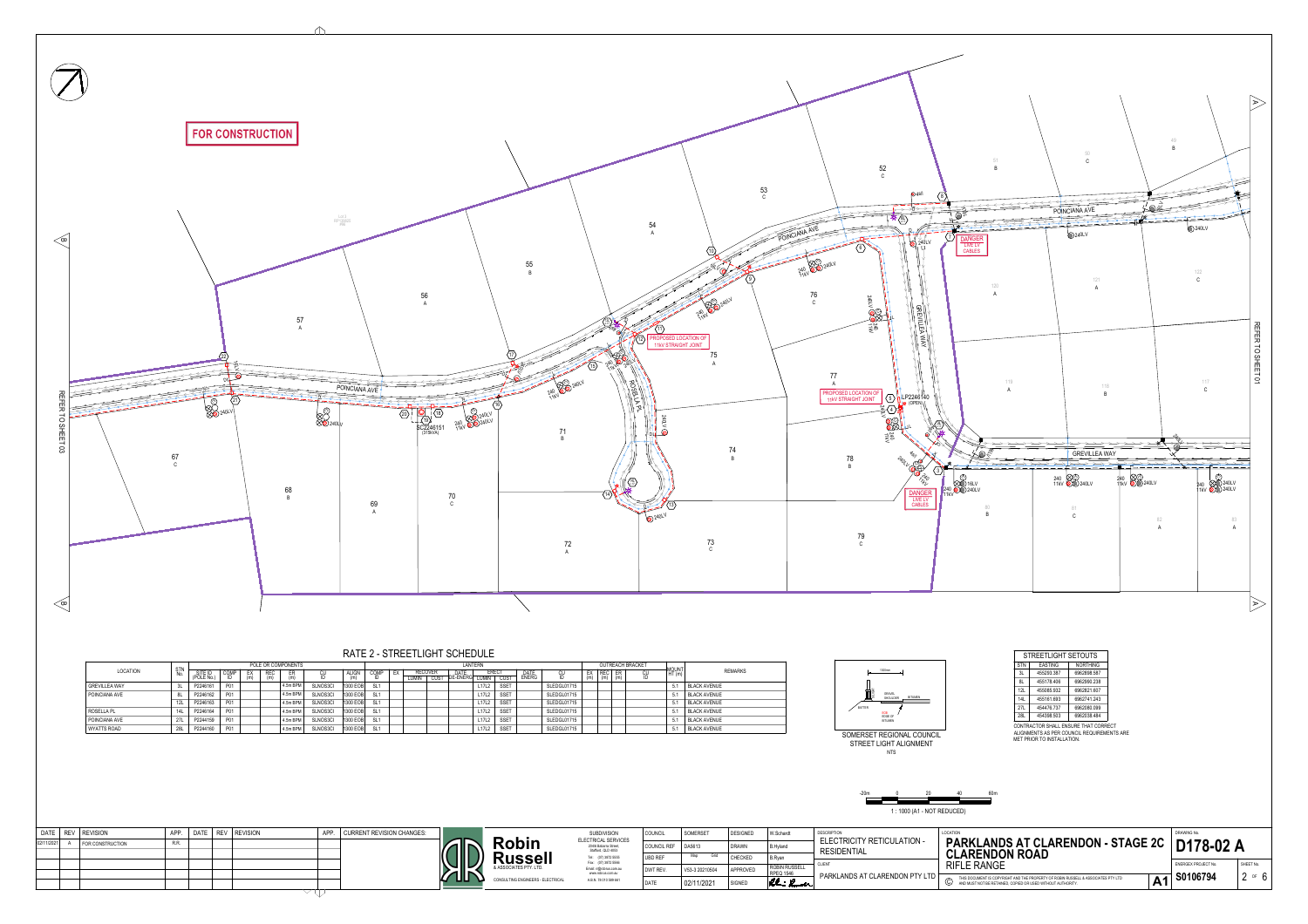| DATE   REV   REVISION |                  | <b>APP</b> | DATE   REV   REVISION | <b>ADD</b> | <b>CURRENT REVISION CHANGES:</b> |            |                                   | <b>SUBDIVISION</b>                                                 | <sup>1</sup> COUNCIL | SOMERSET       | <b>DESIGNED</b> | W.Schardt                                | <b>DESCRIPTION</b>                | LOCATION                                    |
|-----------------------|------------------|------------|-----------------------|------------|----------------------------------|------------|-----------------------------------|--------------------------------------------------------------------|----------------------|----------------|-----------------|------------------------------------------|-----------------------------------|---------------------------------------------|
| 02/11/2021            | FOR CONSTRUCTION |            |                       |            |                                  |            | Robin                             | ELECTRICAL SERVICES<br>204/6 Babarra Street,<br>Stafford, QLD 4053 | COUNCIL REF   DA5613 |                | <b>DRAWN</b>    | B.Hyland                                 | <b>ELECTRICITY RETICULATION -</b> | <b>PARKL</b>                                |
|                       |                  |            |                       |            |                                  | alld       | <b>Russell</b>                    | Tel: (07) 3872 5555<br>Fax: (07) 3872 5566                         | <b>UBD REF</b>       | Map            | <b>CHECKED</b>  | I B.Rvar                                 | <b>RESIDENTIAL</b>                | <b>CLARE</b>                                |
|                       |                  |            |                       |            |                                  | <b>TER</b> | & ASSOCIATES PTY. LTD.            | Email: rr@robrus.com.au<br>www.robrus.com.au                       | <b>DWT REV</b>       | V53-3 20210504 | APPROVED        | <b>ROBIN RUSSELL</b><br><b>RPEQ 1546</b> | <b>CLIENT</b>                     | <b>RIFLE RA</b>                             |
|                       |                  |            |                       |            |                                  |            | CONSULTING ENGINEERS - ELECTRICAL | A.B.N. 78 010 589 661                                              | <b>DATF</b>          | 02/11/2021     | SIGNED          | Rhi Ruel                                 | PARKLANDS AT CLARENDON PTY LTD    | THIS DOCUME<br>AND MUST NO<br>$\mathbb U$ . |
|                       |                  |            |                       |            |                                  |            |                                   |                                                                    |                      |                |                 |                                          |                                   |                                             |





 $\triangle$ 

|                      | <b>UNDERGROUND</b>     |                  |                |
|----------------------|------------------------|------------------|----------------|
| MODEL No.            | QTY                    | MODEL No.        | QTY            |
| <b>ADE</b>           | 9                      | 1043-1           | $\overline{2}$ |
| <b>LV4CMEN</b>       | 9                      | 11ST24/24X       | 3              |
| LVPT4C240            | $\overline{2}$         | 1350-2           | 1              |
| <b>LVSP12-6</b>      | $\overline{2}$         | 1CFC9524XLG      | 1              |
| <b>LVSP14-6</b>      | 1                      | 2DBSTA24D        | 1              |
| LVSP2-6              | 1                      | <b>DSHVF3SLK</b> | 1              |
| LVSP2-6SL            | 2                      | DSLVF25          | 1              |
| LVSP4-6              | 8                      | DSLVF31          | 1              |
| LVSP4-6SL            | 1                      | <b>DSPMSEGS</b>  | 1              |
| LVSP9-6              | 2                      | <b>DSPMTEGSA</b> | 1              |
| LVSP9-6SL            | 1                      | S2475036         | 1              |
| LVSPL240             | $\overline{2}$         | SC0019959        | 1              |
|                      |                        | SC0019960        | 1              |
|                      |                        | <b>SUGSLPIL</b>  | $\overline{2}$ |
|                      |                        | SCS820363        | 1059           |
| <b>TOTAL</b>         |                        | SCS820364        | 1864           |
| <b>TRENCH LENGTH</b> | 1602                   | SCS820365        | 51             |
|                      | <b>STREET LIGHTING</b> |                  |                |
| MODEL No.            | <b>QTY</b>             | MODEL No.        | QTY            |
| SLEDGL01715          | 6                      | LVC24PVPV        | 183            |
| SLNOS3CI             | 6                      | LVC216PVPV       | 27             |
| <b>SUGSLPIL</b>      | 6                      |                  |                |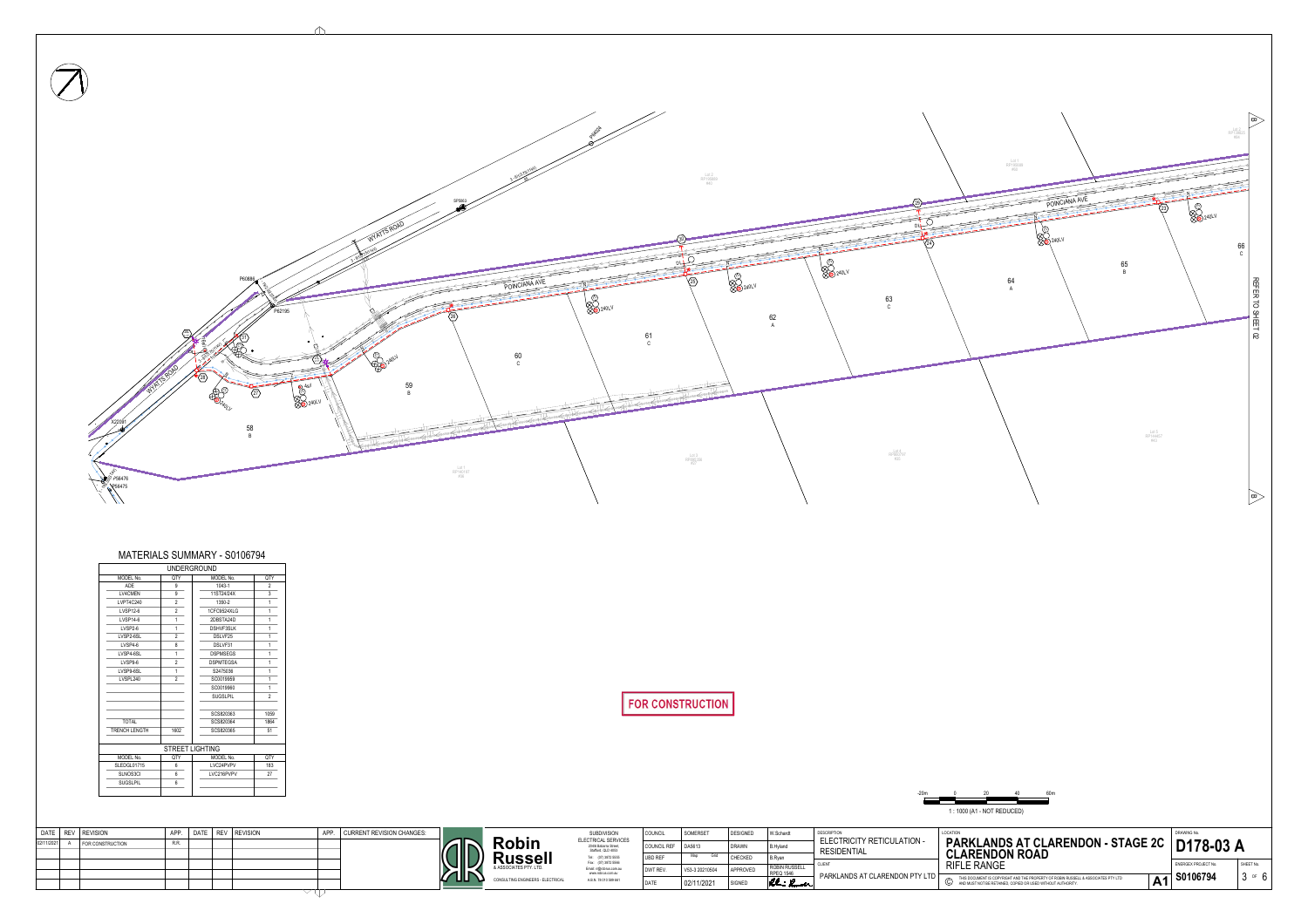- · *1 x LV Switching*
- · Following a satisfactory site specific risk assessment by the Electrical Contractor terminate the new 240mm LV cable on the spare LV switch-fuse in the **LIVE** LV Switchboard at station 19.
- · Carry out commissioning checks and reverse switching.
- Commission LV Circuit SC2246151 CCT 1 • Open Links of LP2245779

- · Following a satisfactory site specific risk assessment by the Electrical Contractor terminate the new 240mm LV cable on the spare LV switch-fuse in the **LIVE** LV Switchboard at station 19.
- · Carry out commissioning checks and reverse switching. • Commission LV Circuit SC2246151 CCT 2

LABELS The contractor shall check label details against existing labels on site. Report any discrepancies immediately to the Contract Superintendent.



#### · *1 x Simple HV & LV*

- Open IS34 of SC2245761 • Terminate the new 240mm HV cable on the spare HV isolator IS34 in
- the **H**V RMU at station 1. · Carry out commissioning checks and reverse switching.
- Commission SC2246151

### *SWITCHING TWO*



### *SWITCHING THREE*

### · *1 x LV Switching*

Where interruptions to existing consumers are required, they shall be notified in line with ENERGEX policies.

### EXISTING & PROPOSED HV SCHEMATIC SCALE 1:2500 AT A1

GREVILLEA WAY

 $U2246141$   $\sim$   $\sim$   $\sim$ 

 $5)$ 

ALL NEW HV CABLES TO BE 3 x 1c 240mm Al TRIPLEX (UNO)





U2246139

GREVILLEA WAY

(JOINT)

 $\mathbb{Q}$ 



(JOINT)

| <b>11kV RMU LABELS</b> |                        |                |                |                                                     | AT GREVILLEA WAY (STN 1) SC2245761 |                                      |                                          |
|------------------------|------------------------|----------------|----------------|-----------------------------------------------------|------------------------------------|--------------------------------------|------------------------------------------|
| LABEL<br>SIZE          | LABEL<br><b>COLOUR</b> | LETTER<br>SIZE |                | <b>LABEL INFORMATION</b>                            |                                    | LABEL<br><b>LOCATION</b>             | LABEL<br><b>DESCRIPTION</b>              |
| 100x40                 | <b>WB</b>              | 15             | <b>IS33</b>    | <b>IS34</b>                                         | SF35                               | <b>NEAR</b><br><b>ISOLATOR</b>       | <b>ISOLATOR</b><br><b>IDENTIFICATION</b> |
| 150x40                 | <b>BW</b>              | 20             |                |                                                     |                                    | <b>FRONT</b>                         | <b>FEEDER</b><br><b>IDENTIFICATION</b>   |
| 150x50                 | <b>BW</b>              | 10             | <b>IEXIST</b>  | TO<br>POINCIANA AVE<br>SC2246151 - IS36             | [EXIST]                            | CABLE<br><b>BOX</b>                  | CABLE<br><b>DESTINATION</b>              |
| 150x50                 | <b>BW</b>              | 10             | <b>[EXIST]</b> | T <sub>O</sub><br>POINCIANA AVE<br>SC2246151 - IS36 | [EXIST]                            | <b>INSIDE</b><br><b>SIDE</b><br>WALL | CABLE<br><b>DESTINATION</b>              |



|                      | <b>11kV RMU LABELS</b> |                       |                                                       |                                                                                     | AT POINCIANA AVE (STN 19) SC2246151 |                                      |                                          |  |  |  |  |  |
|----------------------|------------------------|-----------------------|-------------------------------------------------------|-------------------------------------------------------------------------------------|-------------------------------------|--------------------------------------|------------------------------------------|--|--|--|--|--|
| LABEL<br><b>SIZE</b> | LABEL<br>COLOUR        | LETTER<br><b>SIZE</b> |                                                       | LABEL<br>LABEL<br><b>LABEL INFORMATION</b><br><b>LOCATION</b><br><b>DESCRIPTION</b> |                                     |                                      |                                          |  |  |  |  |  |
| 100x40               | <b>WB</b>              | 15                    | <b>IS36</b>                                           | SF37                                                                                | <b>IS38</b>                         | <b>NEAR</b><br><b>ISOLATOR</b>       | <b>ISOLATOR</b><br><b>IDENTIFICATION</b> |  |  |  |  |  |
| 150x40               | <b>BW</b>              | 20                    |                                                       |                                                                                     |                                     | <b>FRONT</b>                         | <b>FEEDER</b><br><b>IDENTIFICATION</b>   |  |  |  |  |  |
| 150x50               | <b>BW</b>              | 10                    | TO<br><b>GREVILLEA WAY</b><br>SC2245761 - IS34        | TO.<br><b>TRANSFORMER</b>                                                           | <b>SPARE</b>                        | CABLE<br><b>BOX</b>                  | CABLE<br><b>DESTINATION</b>              |  |  |  |  |  |
| 150x50               | <b>BW</b>              | 10                    | <b>TO</b><br><b>GREVILLEA WAY</b><br>SC2245761 - IS34 | TO<br><b>TRANSFORMER</b>                                                            | <b>SPARE</b>                        | <b>INSIDE</b><br><b>SIDE</b><br>WALL | CABLE<br><b>DESTINATION</b>              |  |  |  |  |  |

|            | DATE   REV   REVISION | APP. | DATE   REV   REVISION | <b>APP</b> | CURRENT REVISION CHANGES: |            |                                   | <b>SUBDIVISION</b>                                                 | COUNCI         | SOMERSET       | <b>DESIGNED</b> | W.Schardt                  | <b>DESCRIPTION</b>                                      | LOCATION                      |
|------------|-----------------------|------|-----------------------|------------|---------------------------|------------|-----------------------------------|--------------------------------------------------------------------|----------------|----------------|-----------------|----------------------------|---------------------------------------------------------|-------------------------------|
| 02/11/2021 | FOR CONSTRUCTION      | R.R  |                       |            |                           |            | <b>Robin</b>                      | ELECTRICAL SERVICES<br>204/6 Babarra Street,<br>Stafford, QLD 4053 | COUNCIL REF    | DA5613         | <b>DRAWN</b>    | B.Hyland                   | <b>ELECTRICITY RETICULATION -</b><br><b>RESIDENTIAL</b> | PARKL,                        |
|            |                       |      |                       |            |                           | <b>AID</b> | <b>Russell</b>                    | Tel: (07) 3872 5555<br>Fax: (07) 3872 5566                         | <b>UBD REF</b> | Grid<br>Map    | <b>CHECKED</b>  | <b>B.Ryan</b>              |                                                         | <b>CLAREI</b>                 |
|            |                       |      |                       |            |                           |            | & ASSOCIATES PTY. LTD.            | Email: rr@robrus.com.au<br>www.robrus.com.au                       | DWT REV        | V53-3 20210504 | APPROVED        | ROBIN RUSSELL<br>RPEQ 1546 | CLIENT<br>PARKLANDS AT CLARENDON PTY LTD $\Gamma$       | <b>RIFLE RA</b>               |
|            |                       |      |                       |            |                           |            | CONSULTING ENGINEERS - ELECTRICAL | A.B.N. 78 010 589 661                                              | <b>DATE</b>    | 02/11/2021     | SIGNED          | Rhi Ruela                  |                                                         | THIS DOCUMENT<br>AND MUST NOT |
|            |                       |      |                       |            |                           |            |                                   |                                                                    |                |                |                 |                            |                                                         |                               |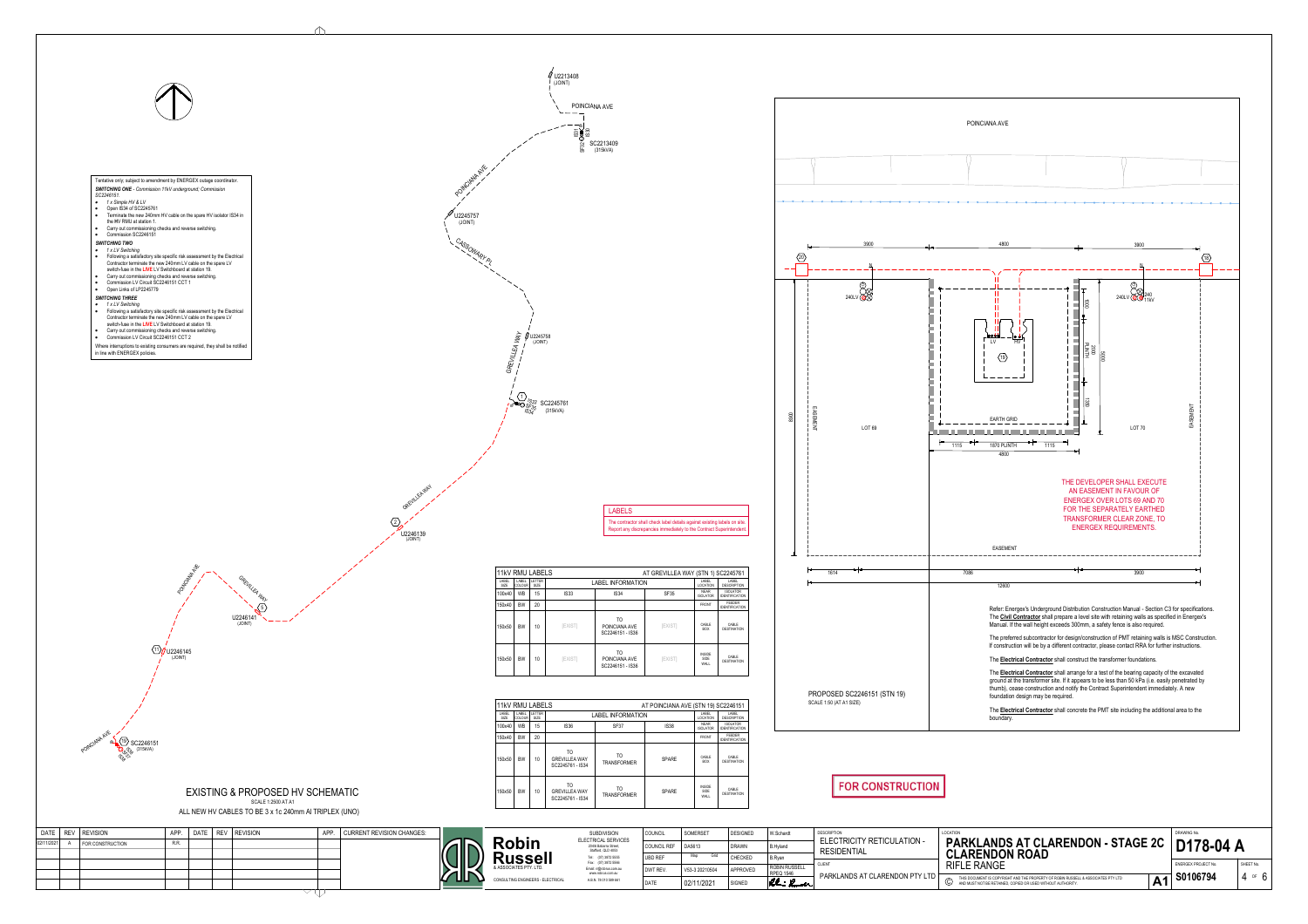## EXISTING & PROPOSED LV SCHEMATIC N.T.S

ALL NEW LV CABLES TO BE 4c 240mm Al XLPE (UNO)

(OPEN)

7 >

SC2246151

(315kVA)

 $\left\langle \frac{19}{2} \right\rangle$ 

 $(18)$  U2246150

 $\left\langle \frac{17}{2}\right\rangle$  /  $\left\langle \frac{1}{2}\right\rangle$ 

 $U2246149$  /  $\sim$ 

ROUND MEDICAL OREINICA

6

 $U2246142_{\odot}$   $V$ 

U2246148

 $\sqrt{14}$ 

 $(12)$  U2246146

POINCIANA AVE XXIBJU2246150

LHS & RHS AS VIEWED FROM ROAD TO PILLAR

| LV LINK PILLAR LABELS              |               |                        |                | AT GREVILLEA WAY (STN 4) LP2246140                                   |
|------------------------------------|---------------|------------------------|----------------|----------------------------------------------------------------------|
| <b>CIRCUIT</b><br><b>DIRECTION</b> | LABEL<br>SIZE | LABEL<br><b>COLOUR</b> | LETTER<br>SIZE | <b>LABEL INFORMATION</b>                                             |
| LHS                                | 150x50        | <b>WB</b>              | 5              | TO GREVILLEA WAY SC2245761 AND SERVICES                              |
| <b>RHS</b>                         | 150x50        | <b>WB</b>              | 5              | TO POINCIANA AVE SC2246151 / POINCIANA AVE LP2245779<br>AND SERVICES |

LABEL | LABEL | LET SIZE | COLOUR | SIZE LETTER  $\vert$  in a dei intern COLOUR SIZE **LADEL INT** RCUIT | LABEL | LABEL | LETTER |<br>No. | SIZE | COLOUR | SIZE | **LABEL INFORMATION** 1 | 80x35 | WB | 5 | [EXIST] TRANSF. | 80x35 | WB | 6 | TRANSFORMER ISOLATOR LV SWITCHBOARD LABELS CIRCUIT | LABEL | LA ISOLATOR | UUAUU | VVD 80x35 5 WB 3 TO GREVILLEA WAY LP2246140 AND SERVICES 80x35 5 WB 2 [EXIST] 4 | 80x35 | WB | 5 |[SPARE] AT GREVILLEA WAY (STN 1) SC2245761

| LV LINK PILLAR LABELS              |               |                         |                       | AT POINCIANA AVE LP2245779                                        |
|------------------------------------|---------------|-------------------------|-----------------------|-------------------------------------------------------------------|
| <b>CIRCUIT</b><br><b>DIRECTION</b> | LABEL<br>SIZE | LABEL<br><b>ICOLOUR</b> | <b>LETTER</b><br>SIZE | <b>LABEL INFORMATION</b>                                          |
| <b>LHS</b>                         | 150x50        | <b>WB</b>               | 5                     | <b>[EXIST]</b>                                                    |
| <b>RHS</b>                         | 150x50        | <b>WB</b>               | 5                     | TO POINCIANA AVE SC2246151 / GREVILLEA WAY LP2246140 AND SERVICES |
|                                    |               |                         |                       | LHS & RHS AS VIEWED FROM ROAD TO PILLAR                           |



POINCIAN AVE AVE

**POINT AVE** 

SC24651KS2



| LV SWITCHBOARD LABELS      |               |                        |                       | AT POINCIANA AVE (STN 19) SC2246151                               |
|----------------------------|---------------|------------------------|-----------------------|-------------------------------------------------------------------|
| <b>CIRCUIT</b><br>No.      | LABEL<br>SIZE | LABEL<br><b>COLOUR</b> | <b>LETTER</b><br>SIZE | <b>LABEL INFORMATION</b>                                          |
| TRANSF.<br><b>ISOLATOR</b> | 80x35         | WB                     | 6                     | <b>TRANSFORMER ISOLATOR</b>                                       |
|                            | 80x35         | <b>WB</b>              | 5                     | TO GREVILLEA WAY LP2246140 / POINCIANA AVE LP2245779 AND SERVICES |
| $\mathfrak{D}$             | 80x35         | <b>WB</b>              | 5                     | TO WYATTS ROAD U2246160 AND SERVICES                              |
| 3                          | 80x35         | <b>WB</b>              | 5                     | [SPARE]                                                           |
| 4                          | 80x35         | <b>WB</b>              | 5                     | [SPARE]                                                           |



## LABELS

The contractor shall check label details against existing labels on site. Report any discrepancies immediately to the Contract Superintendent.



SC2246151/FS1

LAYOUT FOR SC2246151 NOTE: CIRCUIT 2 HAS A 250A FUSE TO COMPLY WITH FAULT LOOP IMPEDANCE REQUIREMENTS



ROSELLA PL

SC2246151/FS1

|            | DATE   REV   REVISION | <b>APP</b> | $\overline{)}$ DATE $\overline{)}$ |  | REV   REVISION | <b>ADD</b> | <b>CURRENT REVISION CHANGES:</b> |             |                                   | <b>SUBDIVISION</b>                                                 | I COUNCIL      | SOMERSET                   | <b>DESIGNED</b> | W.Schardt                  | <b>DESCRIPTION</b>                                      | LOCATION                            |
|------------|-----------------------|------------|------------------------------------|--|----------------|------------|----------------------------------|-------------|-----------------------------------|--------------------------------------------------------------------|----------------|----------------------------|-----------------|----------------------------|---------------------------------------------------------|-------------------------------------|
| 02/11/2021 | FOR CONSTRUCTION      | R.R.       |                                    |  |                |            |                                  |             | <b>Robin</b>                      | ELECTRICAL SERVICES<br>204/6 Babarra Street,<br>Stafford, QLD 4053 | COUNCIL REF    | DA5613                     | <b>DRAWN</b>    | <b>B.Hyland</b>            | <b>ELECTRICITY RETICULATION -</b><br><b>RESIDENTIAL</b> | <b>PARKL.</b>                       |
|            |                       |            |                                    |  |                |            |                                  | <b>CIID</b> | <b>lussell</b>                    | Tel: (07) 3872 5555<br>Fax: (07) 3872 5566                         | <b>UBD REF</b> | Map<br>Grid                | CHECKED         | <b>B.Rvar</b>              | <b>CLIEN</b>                                            | <b>CLARE</b>                        |
|            |                       |            |                                    |  |                |            |                                  | <b>TIP</b>  | & ASSOCIATES PTY. LTD.            | Email: rr@robrus.com.au<br>www.robrus.com.au                       | DWT REV.       | V53-3 20210504             | APPROVED        | ROBIN RUSSELL<br>RPEQ 1546 | PARKLANDS AT CLARENDON PTY LTD                          | <b>RIFLE RA</b>                     |
|            |                       |            |                                    |  |                |            |                                  |             | CONSULTING ENGINEERS - ELECTRICAL | A.B.N. 78 010 589 661                                              | <b>DATE</b>    | $^{\backprime}$ 02/11/2021 | SIGNED          | Rohn Rumela                |                                                         | THIS DOCUMEN<br>AND MUST NOT<br>ے ۔ |
|            |                       |            |                                    |  |                |            |                                  |             |                                   |                                                                    |                |                            |                 |                            |                                                         |                                     |